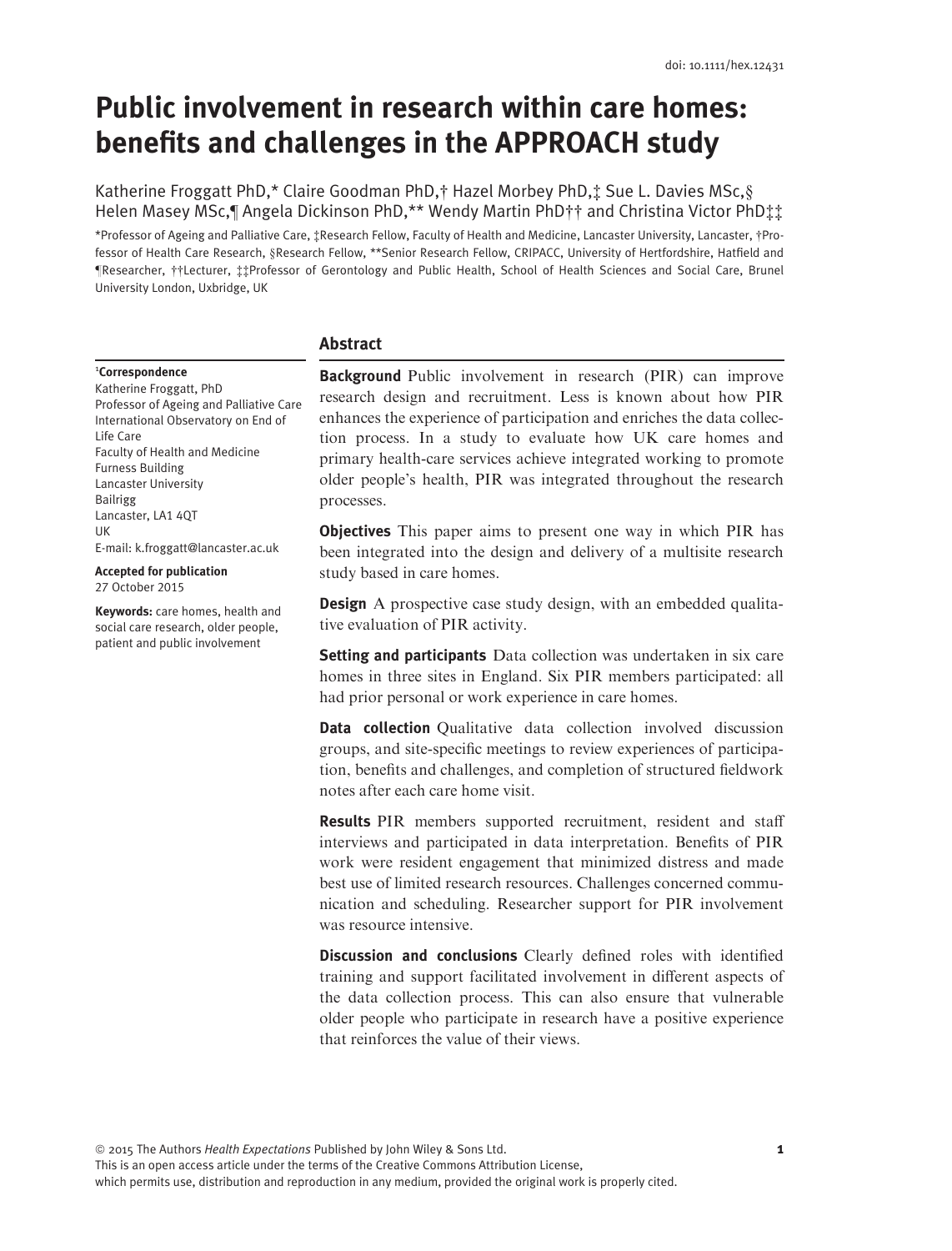# **Background**

The involvement of members of the public and patients in research is well developed in the United Kingdom (UK) both in service development and research, $1-3$  reflecting the growth of 'user groups' (especially in mental health and disability fields); wider democratic movements and the rise of consumerism in health and social care.<sup>4</sup> Involvement within health and social care research is described as 'doing research with, or by, the public, rather than to, about or for the public'  $(p.6)$ <sup>5</sup>. The term public, in this paper, refers to people who have experiences as patients and as family carers for patients.<sup>6</sup>

A key strength of public involvement in research (PIR) is proposed to be improved recruitment to studies, ensuring that research questions reflect the priorities of those studied and helping findings to be meaningfully disseminated.<sup>7</sup> Wider consultations have also meant that the public have been involved in decisions about research foci and design $3$  There is a small but growing body of work that has considered the role of older people in research $8$  and more specifically in data collection and fieldwork activities.<sup>9,10</sup>

Whilst some attention has been paid to researcher preparation for research in care homes,  $^{11,12}$  PIR activity in care homes is less well developed, although examples now exist in the  $UK.<sup>9</sup>$  It is recognized that residents in care homes are a group that require additional time to recruit and achieve meaningful consent. There is evidence to suggest that peer support and facilitated discussions can improve PIR engagement within a study and provide rich data.<sup>9</sup> Building upon the PIR work previously undertaken by some of the study team, $9$  this paper presents one way in which PIR has been integrated into the design and delivery of a multisite research study based in care homes and considers reported benefits alongside the support required to achieve engagement. Four dimensions of user involvement are used to describe the processes adopted in the study, with respect to the context, methods, roles and outcomes.<sup>13</sup>

# Context: the APPROACH study

In the UK, care homes without on-site nursing rely on primary care services for access to generalist and specialist medical and nursing services. The APPROACH (Analysis and Perspectives of integrated working in PRimary care Organisations And Care Homes) study aimed to collect and synthesize evidence about working between primary health-care and care home providers and develop a typology of integrated working to inform future service development and research in these settings. Phase one entailed a systematic review of the literature on the effectiveness of health-care interventions in care homes<sup>14</sup> complemented by a national survey of care home managers about their experiences of integrated working.<sup>15</sup> Phase two was an in-depth case study in three sites that compared three different approaches to integrated working in six care homes. Residents in each setting were followed for a year to record any changes in their health, treatment and service use. Data collection included: serial resident interviews  $(n = 84)$ with 58 residents, resident notes reviews  $(n = 133)$ , care home staff interviews  $(n = 53)$ , primary care staff interviews  $(n = 57)$ , one-off relative interviews  $(n = 3)$  and stakeholder interviews  $(n = 12)$ ; care home and primary care staff interviews were either conducted oneto-one or in focus groups  $(n = 8)$ . PIR activity was undertaken in both the management of the study and throughout the process of undertaking the study. This latter element of the study was evaluated to understand the process of PIR in care home research.

# Methods

A qualitative evaluation of PIR activity was embedded in the APPROACH study. The internal evaluation approach was designed to be participatory and formative so that PIR members could be actively involved in reviewing the PIR process throughout the study and improve mutual learning.<sup>16</sup>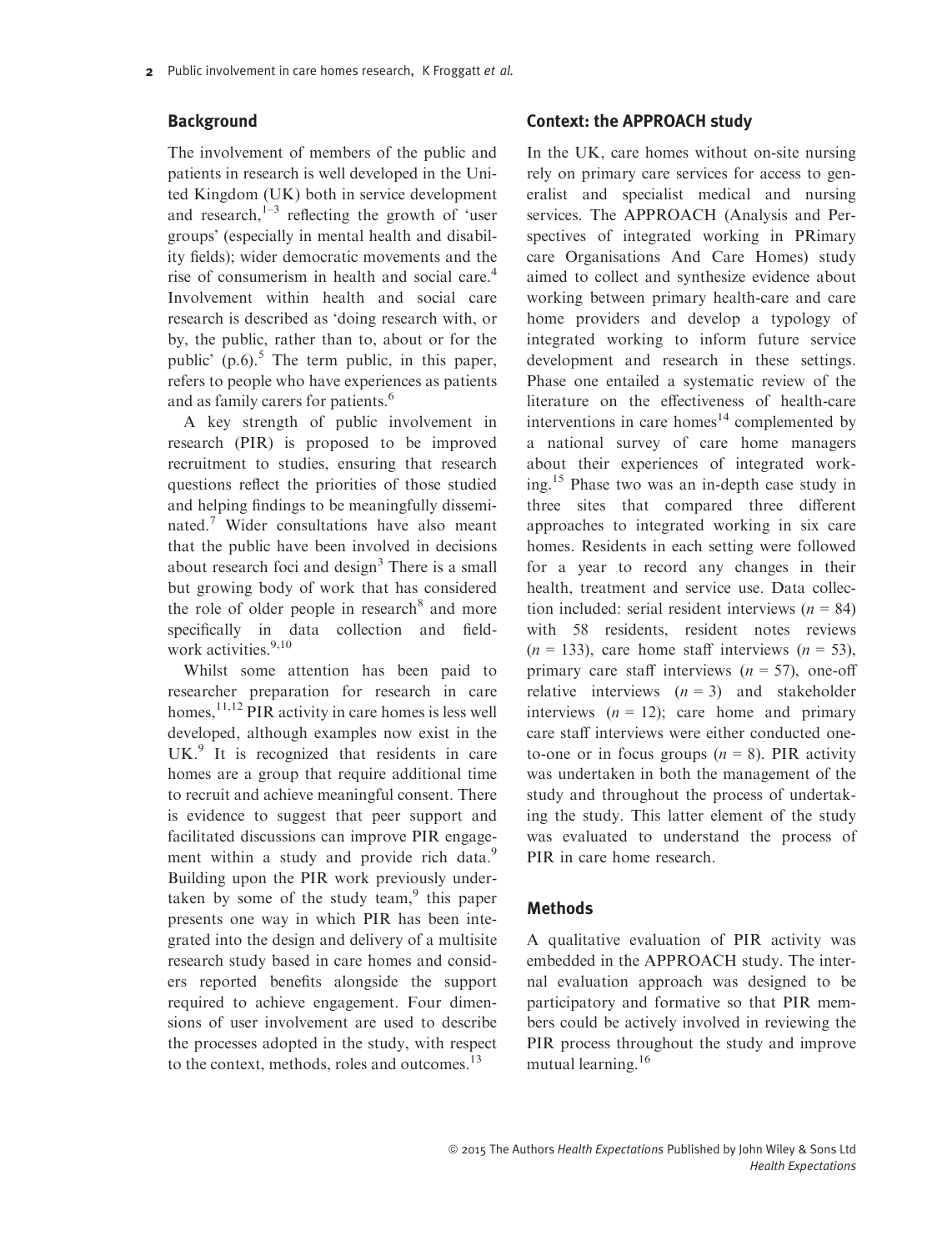# Setting and sample

PIR work was undertaken within project management meetings and at each of the three sites used in the APPROACH study with PIR involvement in data collection in the six care homes involved in the study. Six PIR members were involved, one in project management and five members in the three sites.

## Data collection

All PIR meetings were documented, and notes of the content of discussions recorded. A structured reflective template was completed by PIR members and researchers following each data collection visit to a care home. This provided a record of the number of PIR engagements in fieldwork recording date, time, focus of, and actions arising from, the activity.

#### Analysis

The template data was typed up into a word document and analysed through the identification of descriptive codes which were then grouped into three of the dimensions of user involvement areas outlined above: methods, roles and outcomes. Key issues identified about the process of undertaking PIR activity were collated and fed back to the research team and PIR members at the final cross-site project meeting. The main benefits and challenges were agreed by the whole project team.

Ethics approval was granted by the Essex 2 NHS Research Ethics Committee (REC reference 10/H0302/14).

# Results

Methods of public involvement in research (PIR) work

PIR work within the APPROACH study was integrated throughout the research, in the preparatory, execution and translational phases,  $17$ from project design to dissemination and in the study management and sites (Table 1). The work

was supported by dedicated time to build and support PIR activity.

A formal, transparent approach to the recruitment of PIR members was adopted in each of the three university sites undertaking case study work. Individuals were sought with prior experience of engaging with staff and older people in care homes, either through personal experience, prior employment, or involvement in previous research projects. Written information was prepared about the study and distributed to local public involvement groups. Two people per site were recruited for this work (one person withdrew from Site 3 owing to ill-health and personal challenges with research in this setting). Prior to confirmation of involvement, governance processes such as mandatory checks for criminal records and the issuing of honorary contracts with the respective universities were followed. All PIR members were eligible to receive travel expenses and honorariums as determined by the university site practices, based on national guidelines for user involvement.<sup>6,18</sup>

The individual role that PIR members took in the study was a negotiated one and was iteratively developed at the start of, and during, the study. The research team had ideas based on previous experiences in another study, $9$  but these

Table 1 Public involvement in different research phases

| Research<br>phase | Type of involvement                                                                                                                                                                                                                                                                          |
|-------------------|----------------------------------------------------------------------------------------------------------------------------------------------------------------------------------------------------------------------------------------------------------------------------------------------|
| Preparatory       | Older members of the Public Involvement<br>in Research (PIR) group, at the Centre for<br>Research in Primary and Community Care<br>(CRIPPAC), University of Hertfordshire,<br>with direct experience of care home<br>engagement, were involved in the<br>development of the funding proposal |
| Execution         | One PIR representative participated in the<br>study's Steering Committee overseeing<br>its delivery to time and focus. <sup>17</sup><br>Five PIR members assisted in fieldwork<br>activity involved at each study site and<br>were involved in recruitment and data<br>collection processes  |
| Translational     | Attendance by PIR representatives at a<br>final Validation event                                                                                                                                                                                                                             |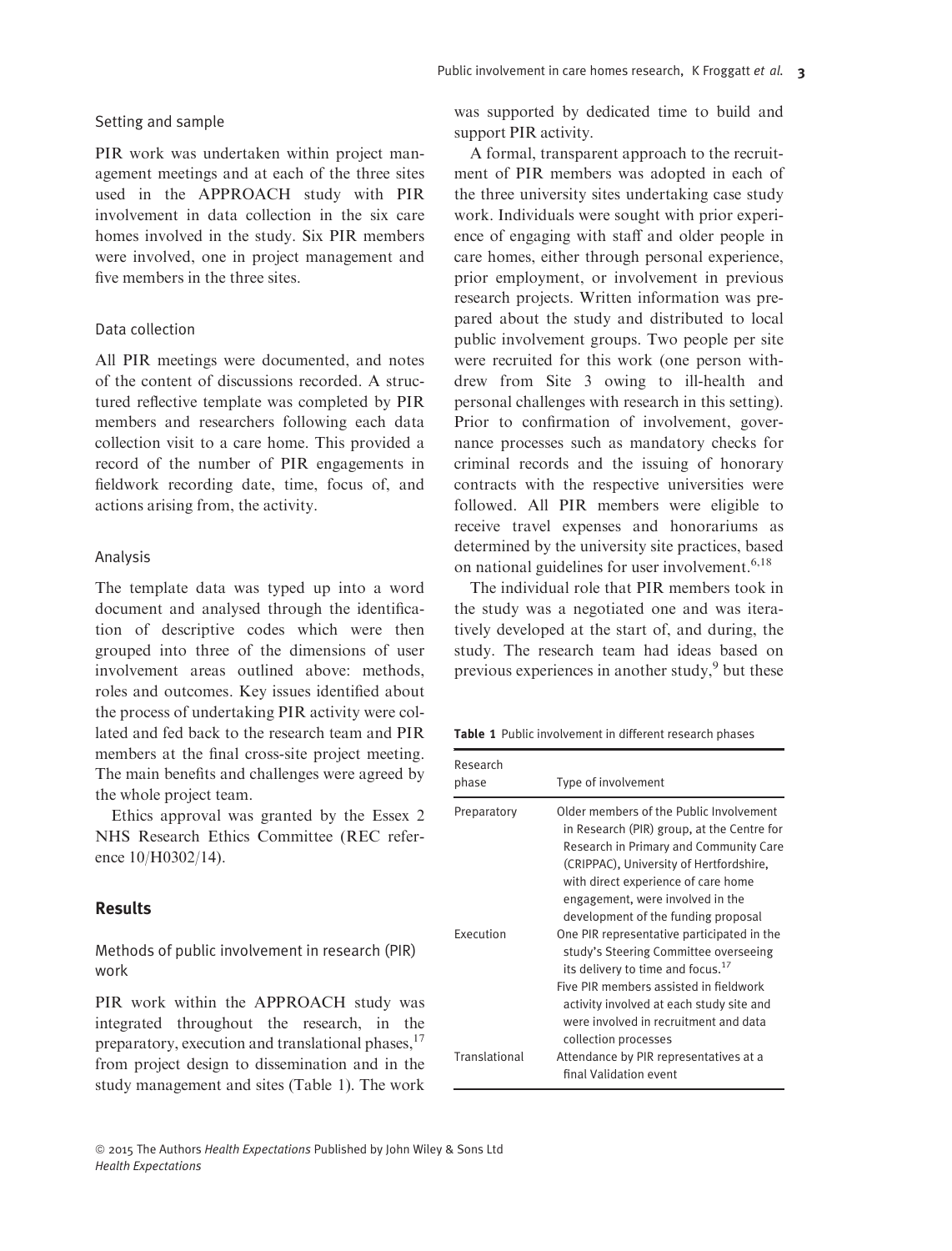were discussed with the PIR members before a decision was made about their activity in the project. The fieldwork activities that PIR members undertook were: recruitment, interview facilitation, resident support and researcher support. At all three sites PIR members assisted in the introduction of the study to care home residents, either in a group meeting, or in individual discussions with residents, or in both.

Following the initial recruitment visits to care homes, the PIR member accompanied the researcher to support resident interviews. Prior to the interview, the PIR member spent time with the residents reminding them about the research and the interviews, which facilitated the researcher's consenting process and subsequent engagement with the resident during the interview. After the interview, the PIR member revisited the resident to check they were happy with what had happened. This role was both a support to the resident and the researcher. PIR visits with the researcher increased the project presence within the care home during the study and also facilitated on two occasions (Site 2) the undertaking of a more than one resident interview per visit. It also supported governance through ensuring that residents had the opportunity to ask questions or have points raised after the interviews were completed. PIR members also supported researchers to conduct two focus group interviews with care home and primary care staff. Their role included welcoming focus group participants on arrival and assistance with distributing information sheets with attached consent forms, which were gathered and checked by the researcher. The PIR member also acted as a recorder, note taking to record process, dialogue and interactions in the group's discussions. Immediately afterwards the research and PIR member reflected on the discussion and both noted points of interest, insights and initial issues.19

Support and training for PIR activity was delivered in two ways: in locality meetings at each research site and in cross-site meetings for the five PIR members across the three sites. This created a working relationship with one researcher at each site, a wider peer support group, as well as fostering relationships with the wider team. At the first meeting, held jointly with the wider project team, the study and PIR role were introduced to the PIR members. The second meeting, which involved the PIR members, PIR project site leads and researchers from each site, discussed experiences and expectations of the work and identified future areas of work for PIR representatives. The third meeting followed a period of involvement in data collection, and was an opportunity to reflect on the work undertaken to date, identify the learning and challenges encountered, and to make plans for involvement in dissemination activity.

Site-specific processes for preparation and support of PIR members were tailored to accommodate the different previous experiences with care homes and involvement in research of the PIR members. For example, all sites held preliminary meetings with PIR members to introduce them to the project. PIR members at Site 1 were part of the user group that had reviewed the proposal, so required less preparation than at Site 3 where a session about the study was delivered to the PIR members who were newly recruited for the study. On-going communication occurred through e-mail, telephone and face-to-face meetings. In Site 1, where the PIR members were part of a larger group involved in a range of on-going studies, informal conversations about the project occurred around other regular meetings. In Site 2, five face-to-face meetings were held between the two PIR members and the researcher to review activity, plan further engagement and answer questions. At Site 3, the initial training meeting was followed by one further meeting to review the work. At all sites short preparation and follow-up support meetings prior to, and after, each fieldwork visit were provided. PIR members visited care homes with the researchers to explain the study to older residents and to support recruitment and interviews.

#### Review of PIR processes

A number of benefits and challenges were identified for individuals (PIR members and researchers) and the process of undertaking the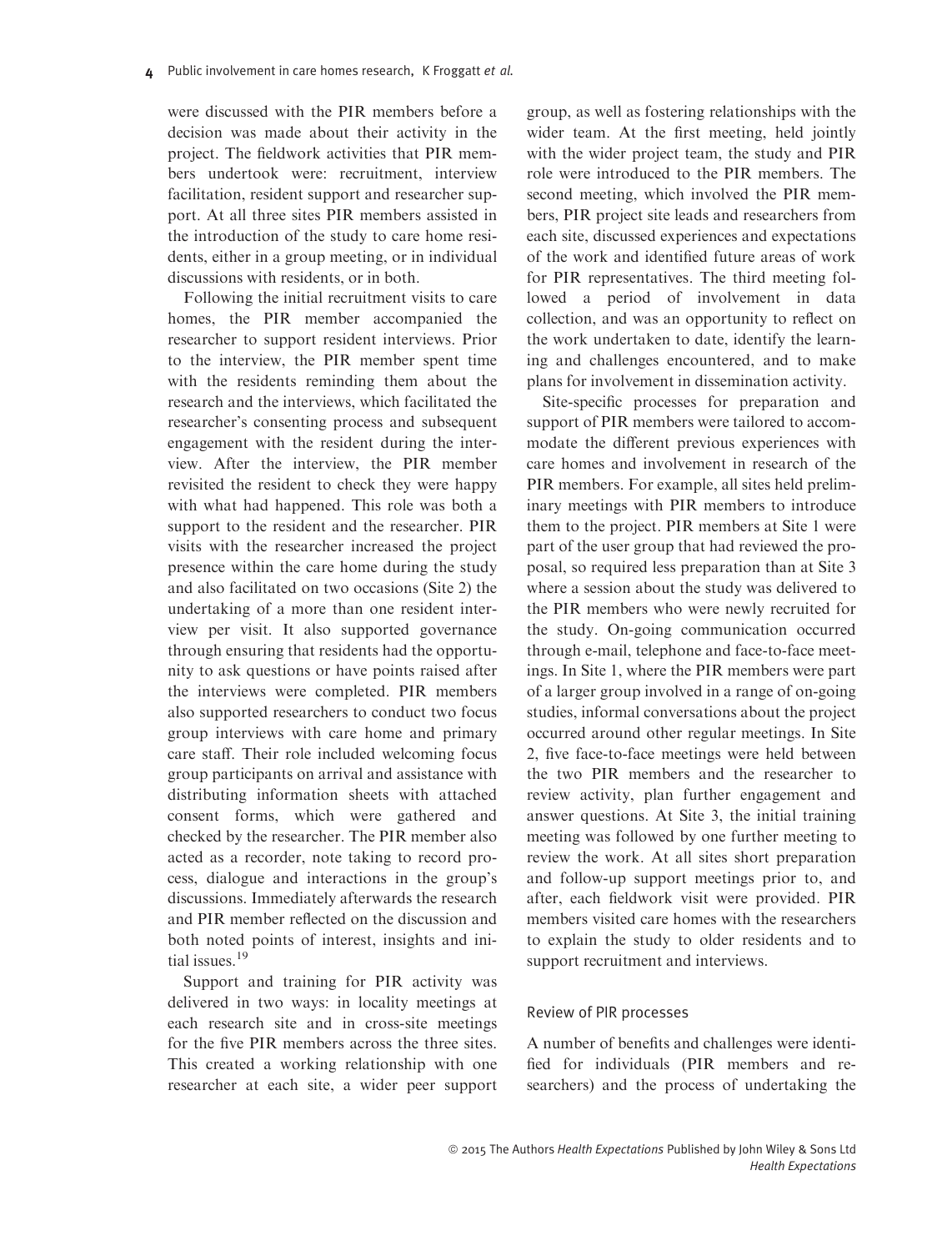research study. At the level of project management, the PIR member who engaged with the project management through membership of the study steering group identified from his perspective specific ways in which he had influenced the study design. This concerned the format of interviews with family members and also in the development of an organizational map of the study to map its different components.<sup>20</sup>

Operationally, the five PIR members who were actively involved in fieldwork did this across all six care homes in the three sites. Six researchers undertook fieldwork with five PIR members on 17 occasions (Table 2).

Seventeen (20%) of interviews with residents on ten occasions, and 13 (23%) of interviews with primary care staff were supported by a PIR presence. PIR members were involved in focus groups with primary care and care home staff on four occasions (twice each at Site 1 and Site 2). The extent to which PIR members were involved at each site varied, with most engagement at Site 2, and least at Site 3. The key issues identified about the process of undertaking PIR activity reflected both facilitators and challenges arising from the fieldwork activity (Table 3).

#### Benefits of PIR involvement

Positive features were identified about the way the PIR work was structured in the project. The identification of clear roles and activities ensured that PIR members felt a part of the project team. In terms of impact upon data collection, PIR

|  |  | Table 2 PIR fieldwork activity by site |  |  |  |
|--|--|----------------------------------------|--|--|--|
|--|--|----------------------------------------|--|--|--|

members were an extra resource for the project, enabling the researcher to focus on the conduct of interviews, knowing the residents were supported afterwards and conversations could be continued after the interview. This was particularly useful in the care home setting where resident interview appointments needed to be scheduled at convenient times to fit with care home routines and other activities, as it enabled residents who wanted to do so, to talk further after interviews, as this researcher described about what went well: 'Having additional people to explain study to residents and answer questions'. (Site 1: researcher 1). This practical involvement also provided PIR members with context specific insights that informed subsequent discussions about analysis and findings between team members.

With PIR support, researchers were able to undertake a more intensive schedule of interviewing in narrow windows of opportunity, with PIR members reminding residents about the research prior to an interview, particularly important if there had been a gap in time between initial information about the study being read and the actual date of the interview, as described here 'I also enjoyed feeling that I was of use both to the researcher and residents, some of whom had not fully heard or understood that was said'. (Site 2, PIR1). The PIR members also provided follow-up support for residents if this was required, with less demand upon care home staff to meet this need.

| PIR fieldwork activity                   | Site 1                   |                          | Site 2                    |                           | Site 3                 | <b>Total visits</b> |
|------------------------------------------|--------------------------|--------------------------|---------------------------|---------------------------|------------------------|---------------------|
|                                          | PIR <sub>1</sub>         | PIR <sub>2</sub>         | PIR <sub>1</sub>          | PIR <sub>2</sub>          | PIR <sub>1</sub>       | (participants)      |
| Care home resident<br>recruitment visits |                          |                          | 1 visit                   | 3 visits                  | 1 visit                | 5                   |
| Care home resident<br>interviews         | 2 visits<br>4 interviews | 1 visit<br>2 interviews  |                           | 3 visits<br>10 interviews | 1 visit<br>1 interview | 7(17)               |
| Care home staff<br>focus group           |                          | 1 focus group<br>4 staff | 2 focus groups<br>9 staff |                           |                        | 3(13)               |
| Primary care staff<br>focus group        | 1 focus group<br>4 staff |                          | 1 focus group<br>9 staff  |                           |                        | 2(13)               |
| <b>Total visits</b><br>(participants)    | 3(8)                     | 2(6)                     | 4(18)                     | 6(10)                     | 2(1)                   | 17(43)              |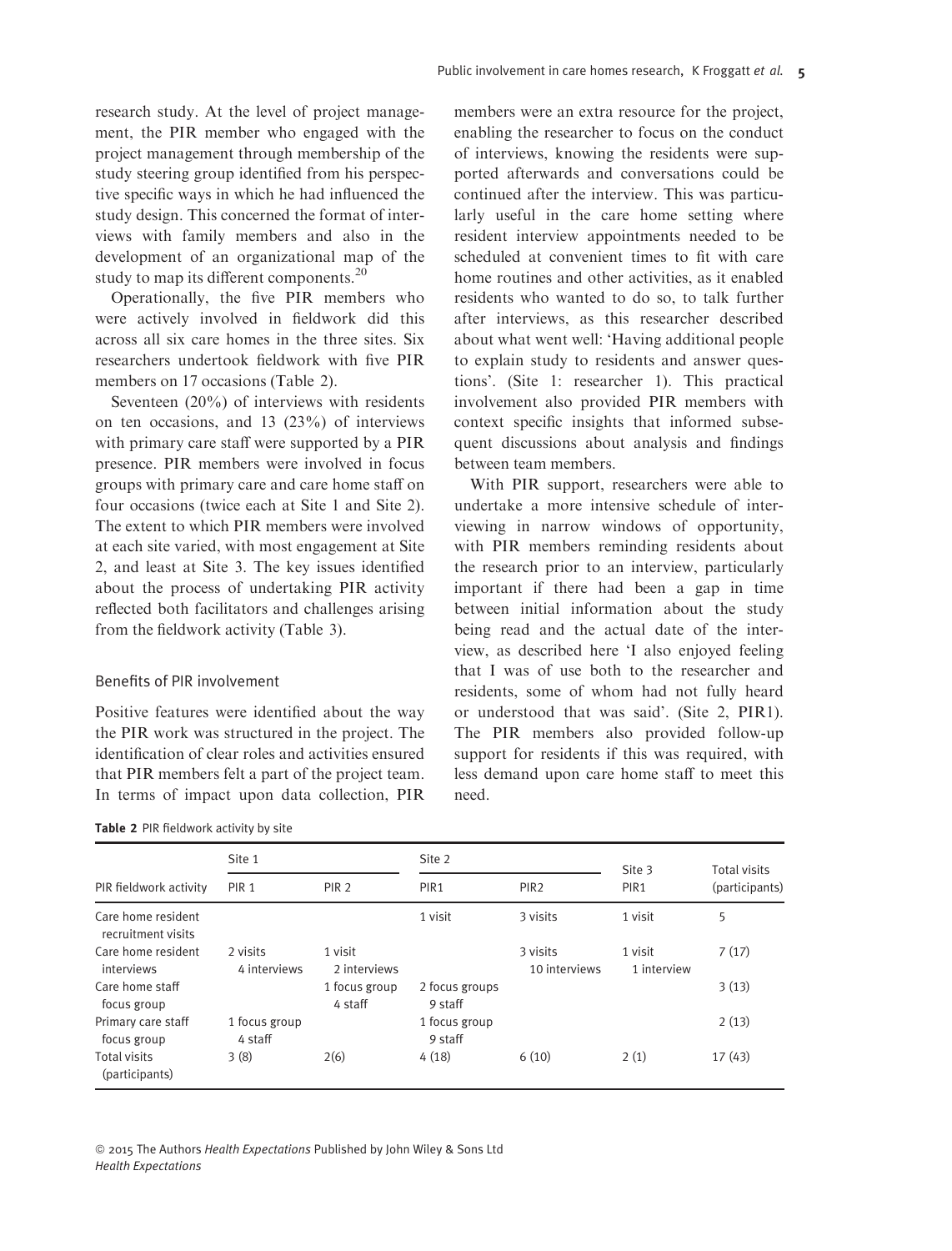6 Public involvement in care homes research, K Froggatt et al.

| What went well?             | Working relationships                                                           | Working together as PIRs and researchers during fieldwork<br>in care homes                             |
|-----------------------------|---------------------------------------------------------------------------------|--------------------------------------------------------------------------------------------------------|
|                             | Establishing clear roles within project                                         |                                                                                                        |
|                             | Extra support                                                                   | Feeling part of the project                                                                            |
|                             | Extra resource                                                                  | To facilitate the inclusion of frail, elderly 'vulnerable' people<br>as research participants          |
|                             |                                                                                 | More people present during data collection                                                             |
| What was<br>more difficult? | Environment and communication<br>Seeing and hearing about resident's distress   | Potential confusion of roles and responsibilities at time of<br>visit                                  |
|                             | Practicalities of arranging PIR involvement<br>'Holding' PIR work by researcher | Ease of hearing and talking to residents in communal areas<br>or where residents have hearing problems |
|                             |                                                                                 | Hearing or observing situations that do not look or feel<br>right                                      |
|                             |                                                                                 | Short notice often given by care home for visits and                                                   |
|                             |                                                                                 | therefore little time for PIR members to respond                                                       |
|                             |                                                                                 | Multiple activities researcher has to hold when working                                                |
|                             |                                                                                 | with PIR members in terms of time and emotional support                                                |
|                             |                                                                                 | needed to provide oversight and supervision for another                                                |
|                             |                                                                                 | person alongside data collection activities                                                            |

Table 3 Positive and challenging experiences of PIR members

#### Challenges of PIR involvement

Practical challenges faced during the fieldwork by the PIR members and the researchers were how to respond when residents had difficulty communicating or were distressed. The care home environment was not always conducive to completing confidential interviews in a peaceful and undisturbed environment. These issues were discussed and when appropriate followed up with research staff in the post-fieldwork debriefing meeting. As a consequence of undertaking site visits PIR members also reflected on their own circumstances: 'Made me realise that I am lucky to have good health' (Site 3: PIR 1).

The greatest challenge to PIR involvement was one of scheduling, as described by this researcher, when asked about the challenges: 'Co-ordinating joint visit arrangements, together with fitting in with care home'. (Site 2: Researcher 1). Arrangements for visits were often only confirmed by the care home at short notice, which often meant the PIR members already had other commitments. Distance to sites could also vary and if further away increased the time commitment for participation. Hence, PIR members were only present and able to assist at 17 of the 84 (20%) resident interviews.

Whilst the presence of PIR members during fieldwork visit was a support for the residents and the researcher, it did require that researchers paid attention to the activities undertaken by PIR members. Alongside their own work, undertaking the interviews, this added another level of complexity in an already busy environment. Finally, researcher time was also needed to plan, organize and record PIR site meetings, and to follow-up action points or support needs emerging from these.

#### **Discussion**

The integration of PIR work into the APPROACH study described here illustrates the four essential components of patient and public involvement in research described by Shippee et  $al$ <sup>17</sup>: patient and service user initiation, building reciprocal relationships, co-learning and assessment and feedback. The involvement of public representatives, with experience of research in care homes, in the development of the funding protocol ensured a PIR perspective was integrated into the research design at the start of the research. The building of reciprocal relationships was an on-going process that developed throughout the study, varying by site. Site 3, which had least PIR activity was the site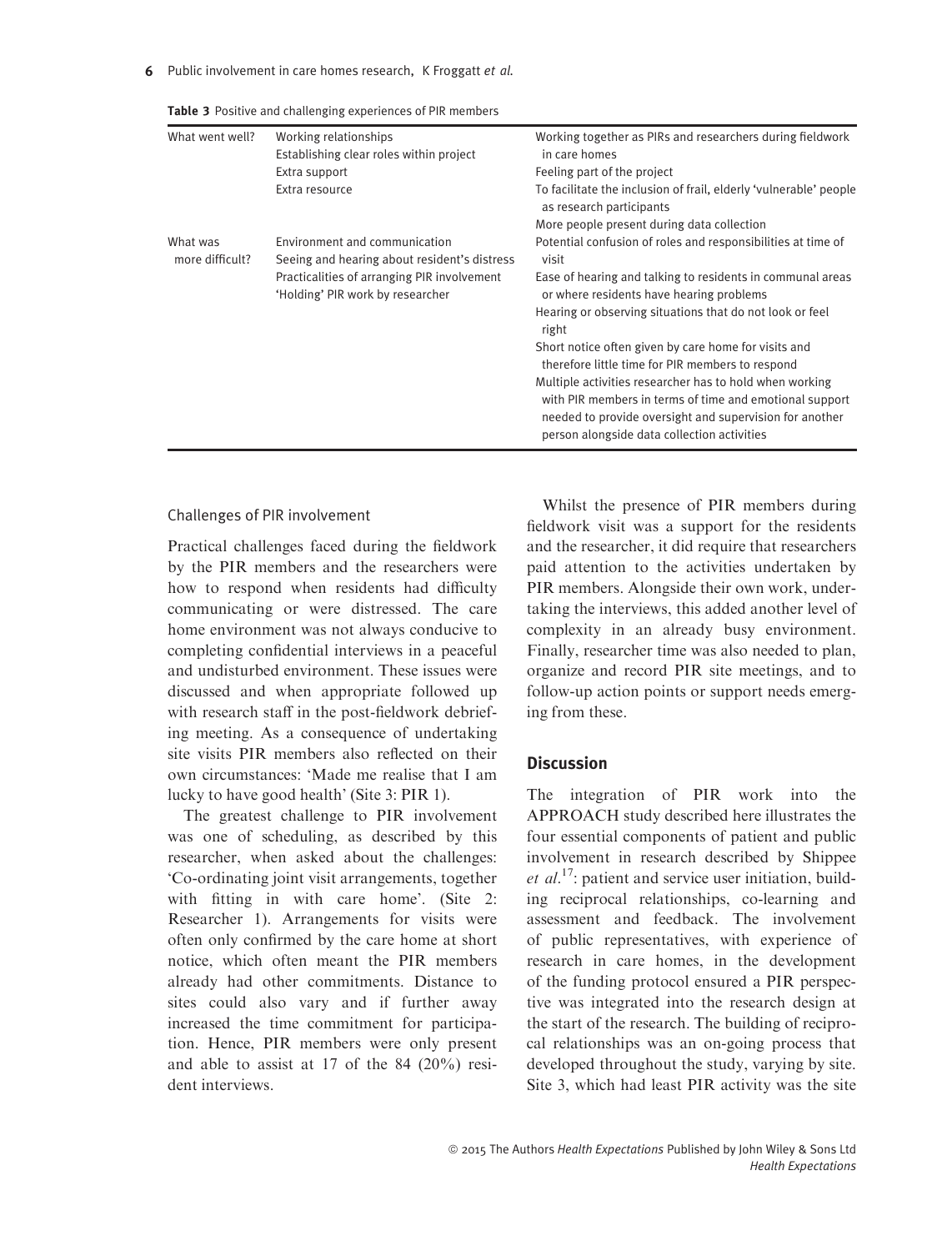where the researchers had limited previous relationship with PIR members in the care home context, whereas at Sites 1 and 2, there were established PIR groups and relationships to build upon. In the execution of the study, the processes of post-fieldwork debriefing meetings, on-site and cross-site meetings for the training and support of PIR members ensured the building of reciprocal relationships, offered opportunities for co-learning with the researchers and between the PIR members at different sites and provided an opportunity for reassessment of the processes and feedback. The final Validation event, the translational phase of the study, was a further opportunity for evaluation and feedback of the PIR perspectives.

Undertaking research in care homes is challenging, $11,21$  and researchers need to pay attention to their experience, skills and preparedness; and to their coping resources in the face of their own ageing and witnessing older people's distress in the setting.<sup>11,22</sup> The issues for PIR members involved in fieldwork in the care home setting are similar to those faced by researchers, with the need for appropriate preparation to understanding the culture of care in care homes, and also a consideration of how to cope with communication challenges and seeing resident distress. The issue of facing their future ageing, prompted by being in the care home environment, was raised by two PIR members including the PIR member in site 3 who withdrew from working on the study. Maybe being older themselves, with more experience in visiting care homes, meant that the dissonance between self and what was seen was less pronounced, than for younger researchers.<sup>10</sup> A framework of accountability, as recommended when working with older people as researchers<sup>23</sup> was provided in this study through clear role definition, negotiated responsibilities and tailored training, alongside the on-going support.

Whilst the PIR formative evaluation documented the processes of preparation, on-going support and perceived outcomes, the cost effectiveness of this approach has not been documented. Given that only 20% of resident interviews were supported by a PIR presence, a

commitment to PIR may be on value and practical grounds rather than on the financial benefits of the involvement.<sup>24</sup> The presence of a second person in the care home during fieldwork did obviate challenges experienced in other studies, for example, around recruitment.<sup>25</sup> As PIR practices becomes more embedded and normalized in research in care homes then their impact on recruitment and engagement of residents may become more evident.

The volunteer nature of PIR activity combined with the need to adhere to project timelines means there is little flexibility to ensure the maximum involvement of the PIR members, as has been noted elsewhere.<sup>8</sup> A larger pool of PIR members to draw upon might ensure a greater likelihood of a PIR member being available to assist in data collection visits, but would have a greater potential cost in terms of training and funding of time. A move to formally engage PIR members as research team members may address this, but may change the role they play in the study.

Training and support for PIR members has generally been driven by the needs of individual studies.<sup>26</sup> More formal training is being developed for PIR work,<sup>26</sup> and if implemented more consistently may address some of the challenges of providing appropriate issues of preparation and on-going support identified in this study. However, in the two sites where PIR members were drawn from pre-existing groups, their prior training as part of the group had been necessarily generic as PIR members could be involved with a number of diverse studies. To ensure appropriate preparation of PIR members some study specific training and support will always need to be identified and provided. Funding for these generic, or study specific, training is not always costed into funding bids, and therefore, the cost of PIR work is generally underestimated.

A possible framework for structuring the process of public involvement work in care homes research is proposed (Table 4). Using the components identified by Shippee et al., the operational activities that need to be undertaken to support PIR in care homes have been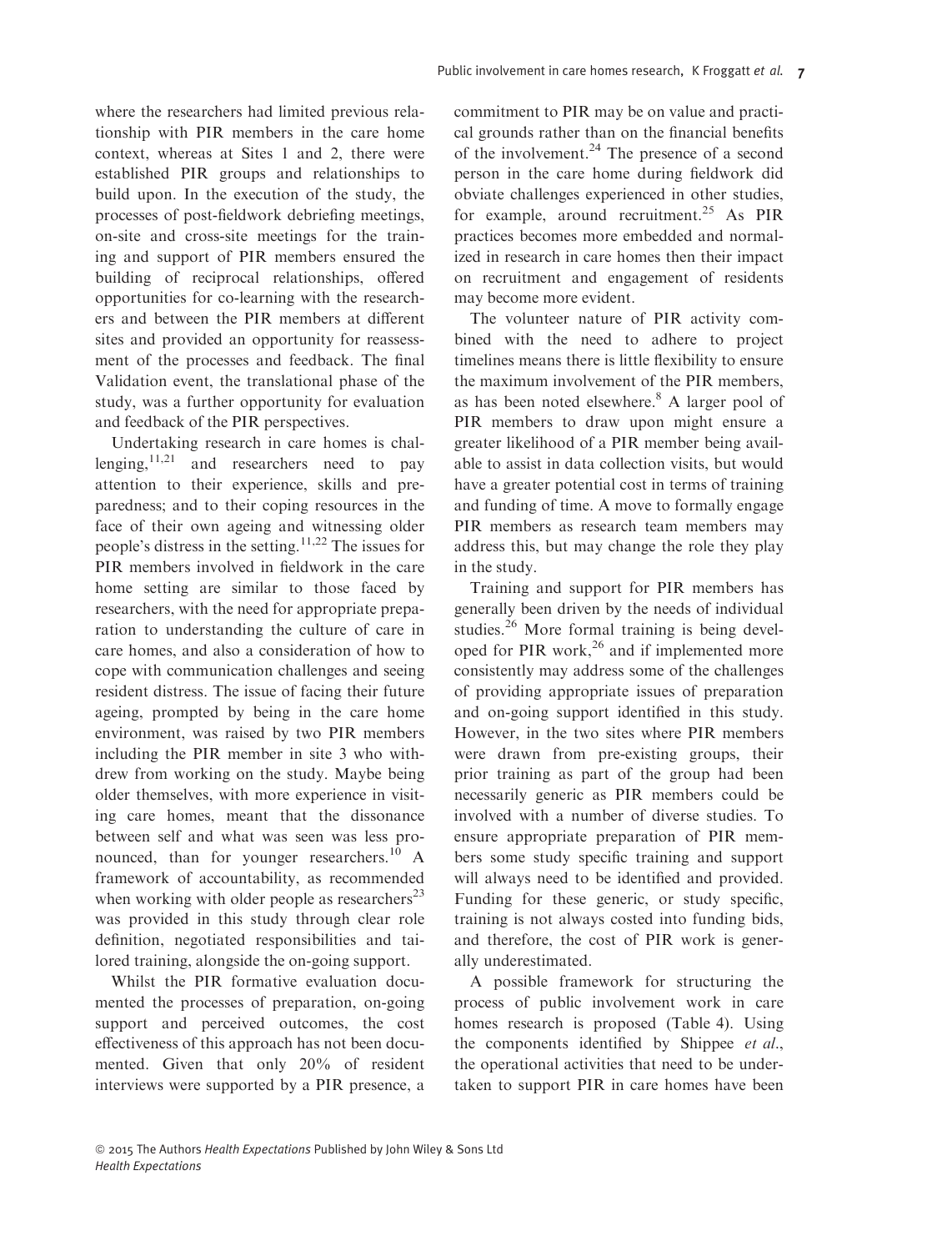| Public involvement initiation                                                                                                                       | Building reciprocal<br>relationships                                                                                        | Co-learning                                                                                                                                              | Assessment and feedback                                                                                                                                                   |
|-----------------------------------------------------------------------------------------------------------------------------------------------------|-----------------------------------------------------------------------------------------------------------------------------|----------------------------------------------------------------------------------------------------------------------------------------------------------|---------------------------------------------------------------------------------------------------------------------------------------------------------------------------|
| Identification of recruitment<br>process for PIR members using person<br>specification; Where possible utilize<br>existing networks                 | Negotiate and agree<br>responsibilities<br>within project                                                                   | Tailored training about:<br>• research activities<br>• care context<br>• reflection process<br>Undertaken<br>at start and during project,<br>as required | Agree inbuilt internal<br>evaluation process<br>• Regular whole PIR team<br>and site meetings<br>• Use of a template to<br>facilitate reflection on<br>fieldwork activity |
| Identification of prior<br>relevant experience re<br>• public involvement activity<br>• recruitment of participants<br>• experience in care setting | Establish regular<br>meetings<br>for site team                                                                              |                                                                                                                                                          |                                                                                                                                                                           |
| Clear role definition<br>articulated and agreed                                                                                                     | Provide ongoing support<br>at different levels in project:<br>• whole team<br>• site team (if required)<br>fieldwork visits |                                                                                                                                                          |                                                                                                                                                                           |

|  |  |  |  | <b>Table 4</b> Managing PIR activity throughout a project |  |
|--|--|--|--|-----------------------------------------------------------|--|
|--|--|--|--|-----------------------------------------------------------|--|

identified. The initiation of public involvement activity requires identification of a recruitment process for PIR members that uses a clear person specification in terms of prior experience required for the study. Where possible utilizing existing networks for recruitment reduces the time required to identify people but also is a good basis for the building or reciprocal relationships. The identification of prior relevant experience about public involvement activity, the recruitment of research participants and experience in the care home setting as either a patient, family members or worker feeds into the training needs to be met. A clear role definition for PIR members that has been collectively developed and agreed is the basis for future working relationships. Attention to safeguarding requirements is also needed.

The building of reciprocal relationships is an on-going process, begun at the initiation of the project and requires attention to the different researcher and PIR responsibilities within project. The establishment of regular meetings for site team for communication and specific times for the provision of on-going support at different levels in project are required. This is at all levels of the project: across the whole team, within site team (if a multicentre study) and also before and after fieldwork visits, and includes consideration of personal ageing and mortality. Co-learning within the project team is linked to the provision of tailored training about research activities, the care context where fieldwork is to be undertaken and processes of reflection to be fulfilled. This training is undertaken at the start of, and during the project, as required. The process of assessment and feedback is best held within the development of a collectively agreed inbuilt internal evaluation process, that is integrated into the regular whole PIR team and site meetings. The use of a template to guide reflection is helpful.

#### Conclusions

The involvement of PIR members within the APPROACH study occurred throughout the research process, across three sites. A number of activities and roles can be undertaken in the execution of research by members of the public to support research in care homes. With established relationships, clear role definition, appropriate training and support, and team work, the APPROACH study team were able to facilitate PIR work across three geographically dispersed sites in a way that enhanced aspects of recruit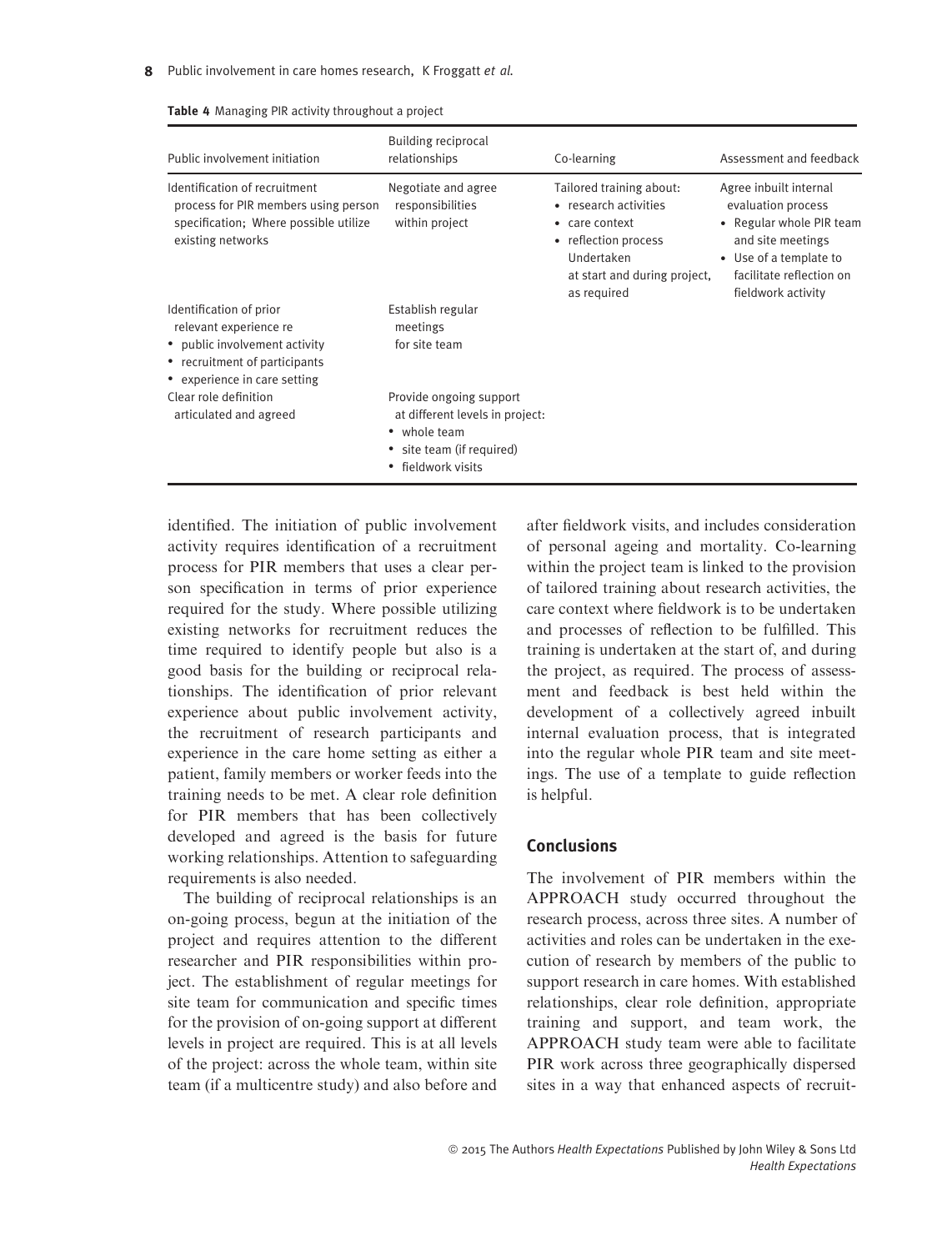ment and data collection with potentially vulnerable participants in care homes. A framework for public involvement work in care homes research is proposed.

#### Acknowledgements

The authors would like to acknowledge the contribution of the Public Involvement in Research members of the research team who supported the work of this study: Gail Capstick, Marion Cowie, Derek Hope, Rita Hewitt, Alex Mendoza, John Willmott. We also acknowledge the involvement of Steven Iliffe and Heather Gage who were co-applicants on the study.

# Funding source

This research was supported by the National Institute for Health Research Service Delivery and Organisation programme (project number 08/1809/231), Southampton, Hants, UK. The views and opinions expressed therein are those of the authors and do not necessarily reflect those of the NIHR SDO programme or the Department of Health.

# Conflict of Interests

No conflict of interests have been declared.

### References

- 1 Department of Health. Research Governance Framework for Health and Social Care, 2nd edn. London: DH, 2005.
- 2 Mathie E, Wilson P, Poland F et al. Consumer involvement in health research: a UK scoping and survey. International Journal of Consumer Studies, 2014; 38: 35–44.
- 3 Nilsen ES, Myrhaug HT, Johansen M et al. Methods of consumer involvement in developing healthcare policy and research, clinical practice guidelines and patient information material. Cochrane Database of Systematic Reviews, 2009/3. DOI: [10.1002/14651858.CD004563.](http://dx.doi.org/10.1002/14651858.CD004563.pub2) [pub2.](http://dx.doi.org/10.1002/14651858.CD004563.pub2)
- 4 Beresford P. Developing the theoretical basis for service user/survivor-led research and equal

involvement in research. Epidemiologia e Psichiatria Sociale, 2005; 14: 4–9.

- 5 INVOLVE. Involving the public in NHS, public health, and social care research: Briefing Notes for Researchers. Eastleigh, Hampshire: Involve, 2012.
- 6 Hanley B, Bradburn J, Barnes M et al. Involving the public in NHS, public health and social care research: briefing notes for researchers, 2nd edn. Eastleigh: INVOLVE, 2004.
- 7 Staley K. Exploring impact: PI in NHS, public health and social care research'. Eastleigh, Hampshire: INVOLVE, 2009.
- 8 Fudge N, Wolfe CDA, McKevitt C. Involving older people in health research. Age and Ageing, 2007; 36: 492–500.
- 9 Goodman CM, Mathie EJ, Crowe M et al. Talking about living and dying with the oldest old: public involvement in a study on end of life care in care homes. BMC Palliative Care, 2011; 10: 20.
- 10 Seymour J, Almack K, Kennedy S et al. Peer education for advance care planning: volunteers' perspectives on a training programme and community engagement activities. Health Expectations, 2013; 16: 43–55.
- 11 Dewing J. Making it Work: A Model for Research and Development in Care Homes. In: Froggatt K, Davies S, Meyer J (eds) Understanding Care Homes: a Research and Development Perspective. London: Jessica Kingsley Press, 2009: 222–243.
- 12 Enrich. Enabling Research in Care Homes. A Toolkit for Care Home Research. Available at: [http://](http://www.enrich.dendron.nihr.ac.uk/) [www.enrich.dendron.nihr.ac.uk/](http://www.enrich.dendron.nihr.ac.uk/), accessed 01 Oct 2015.
- 13 Morrow E, Boaz A, Brearley S et al. Handbook of User Involvement in Nursing and Healthcare Research. Chichester: Wiley-Blackwell, 2012.
- 14 Davies SL, Goodman C, Bunn F et al. A systematic review of integrated working between care homes and health care services. BMC Health Services Research, 2012; 11: 320.
- 15 Gage H, Dickinson A, Victor C et al. Integrated working between residential care homes and primary care: a survey of care homes in England. BMC Geriatrics, 2012; 12: 71.
- 16 Cornwall A, Jewkes R. What is participatory research? Social Science and Medicine, 1995; 41: 1667–1676.
- 17 Shippee ND, Garces JPD, Lopez GJP et al. Patient and service user engagement in research: a systematic review and synthesized framework. Health Expectations, 2013; 18: 1151–1166.
- 18 INVOLVE. Payment for involvement: A guide for making payments to members of the public actively involved in NHS, public health and social care